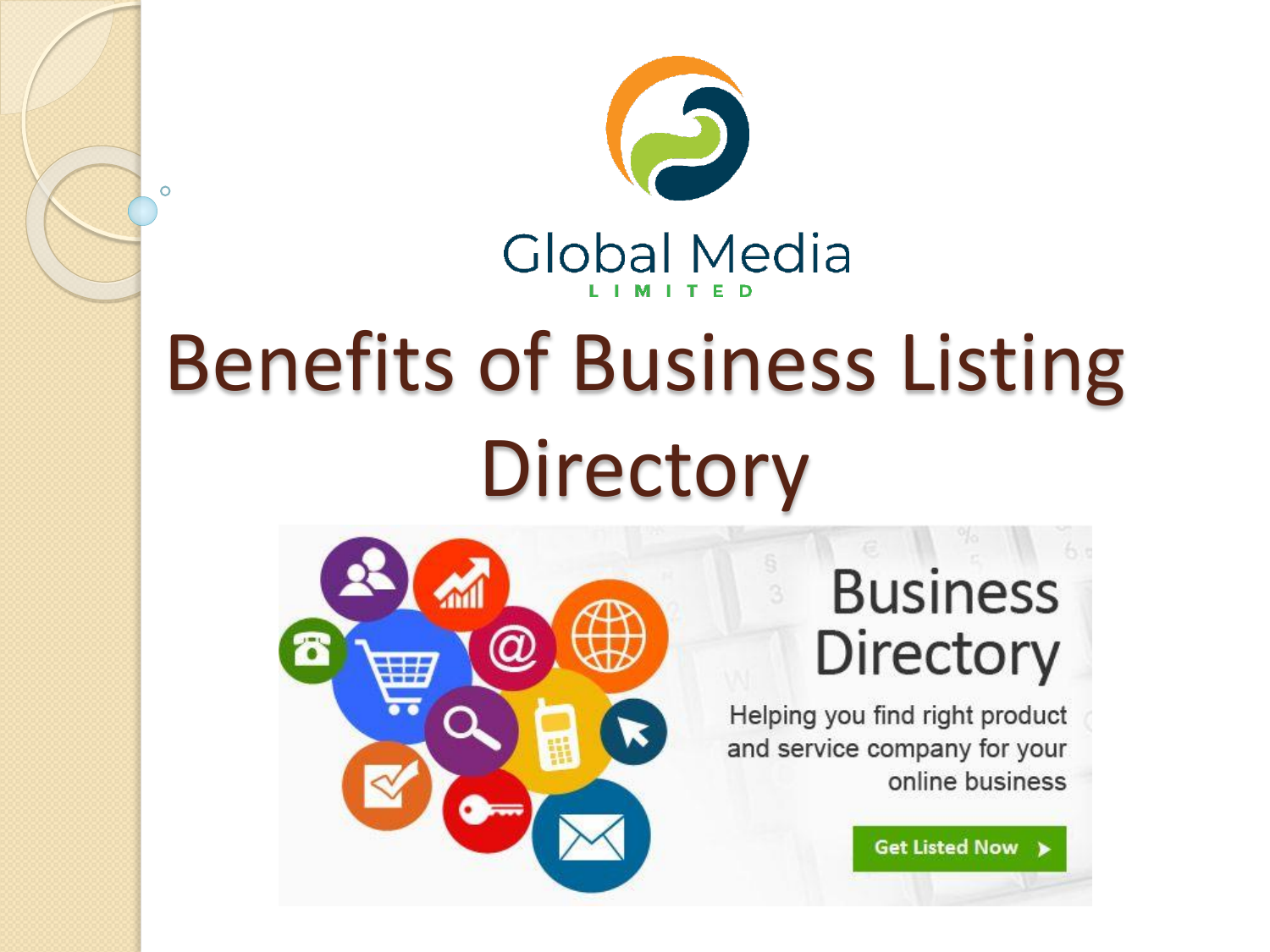# What is B2B Directory?

A B2B directory is a marketplace across the world for international sellers and buyers. It is an online platform where one can easily find new business partners and products. The best way to become popular in the world is to get registered with a business directory and promote your products over there. For businesses, it's like yellow pages where all kinds of business details and businesses can be found with ease. You may get in touch with any company you might want to.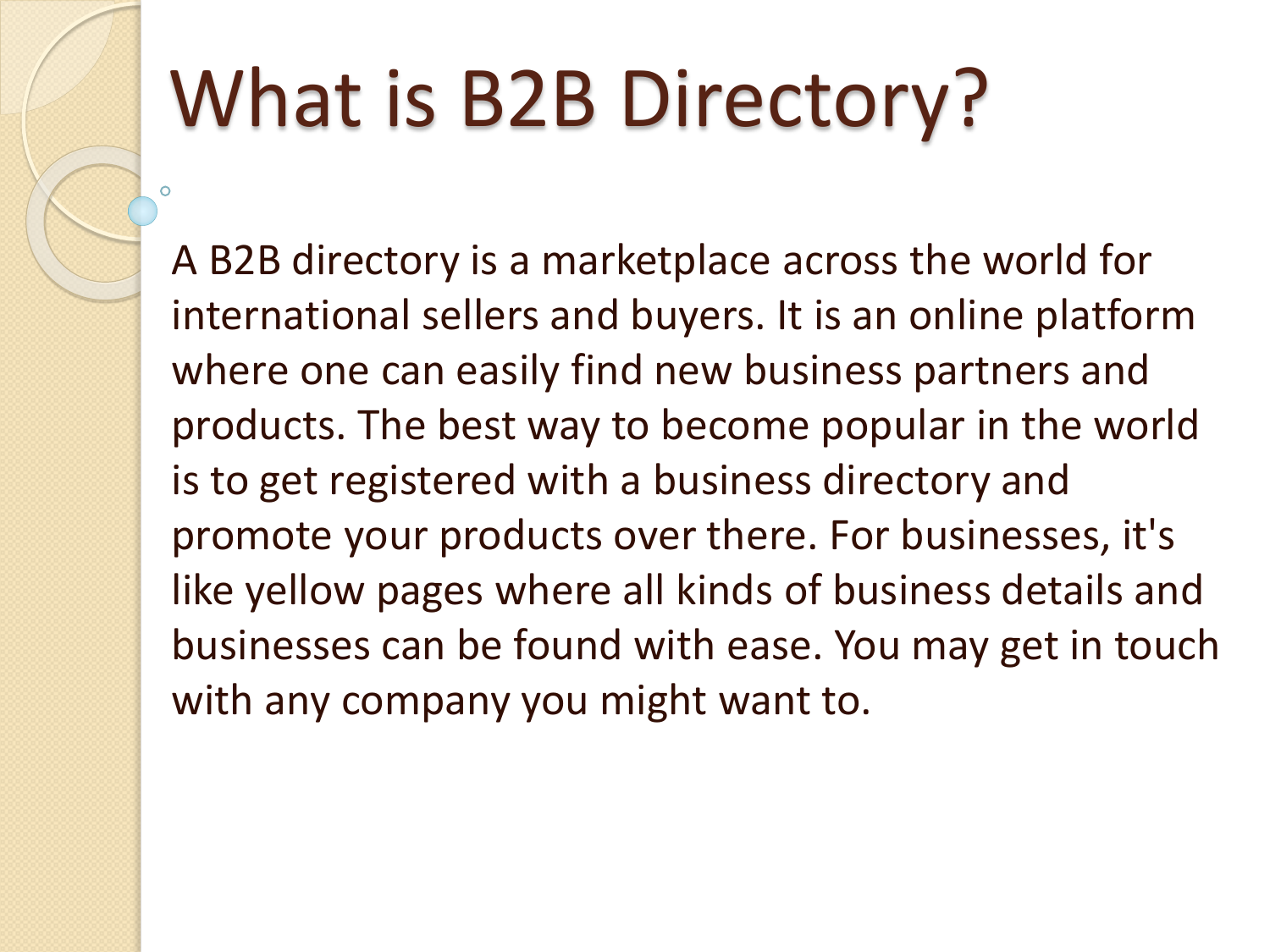### Why Use B2B Directory?

**You can introduce your business to global businesses** When it comes to sell your products online, you can easily introduce your company to others. Buyers should be aware of the company profile which shows your creativity. Your business should be popular to others. Each detail about your products and services and your company should be presented in a professional way in a business directory.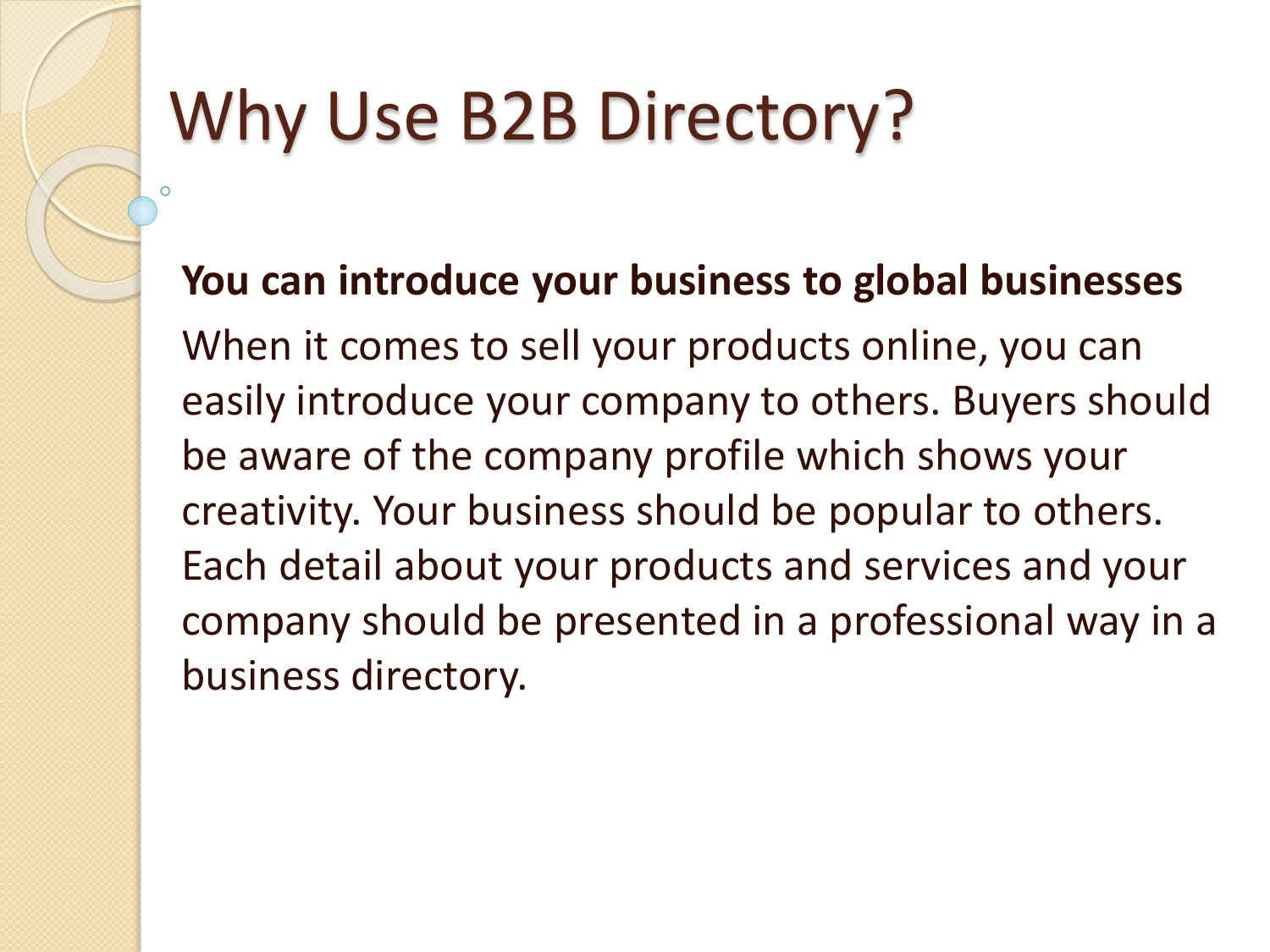### Why Use B2B Directory?

#### **Display more products to attract more business and buyers**

You may want to provide complete info about your products on directories. It is a well-known and proven fact that you can attract more buyers with more products in your market. You should always keep in mind that keywords are used by the potential buyers to find your products. For example, if a supplier lists one product and other supplier lists 10 products. Obviously, the later one will attract 10 times more buyers than the earlier. You may want to post one product and your rival may post up to five products. If you are going to attract 100 buyers with one product, your competitor may attract up to 500 buyers.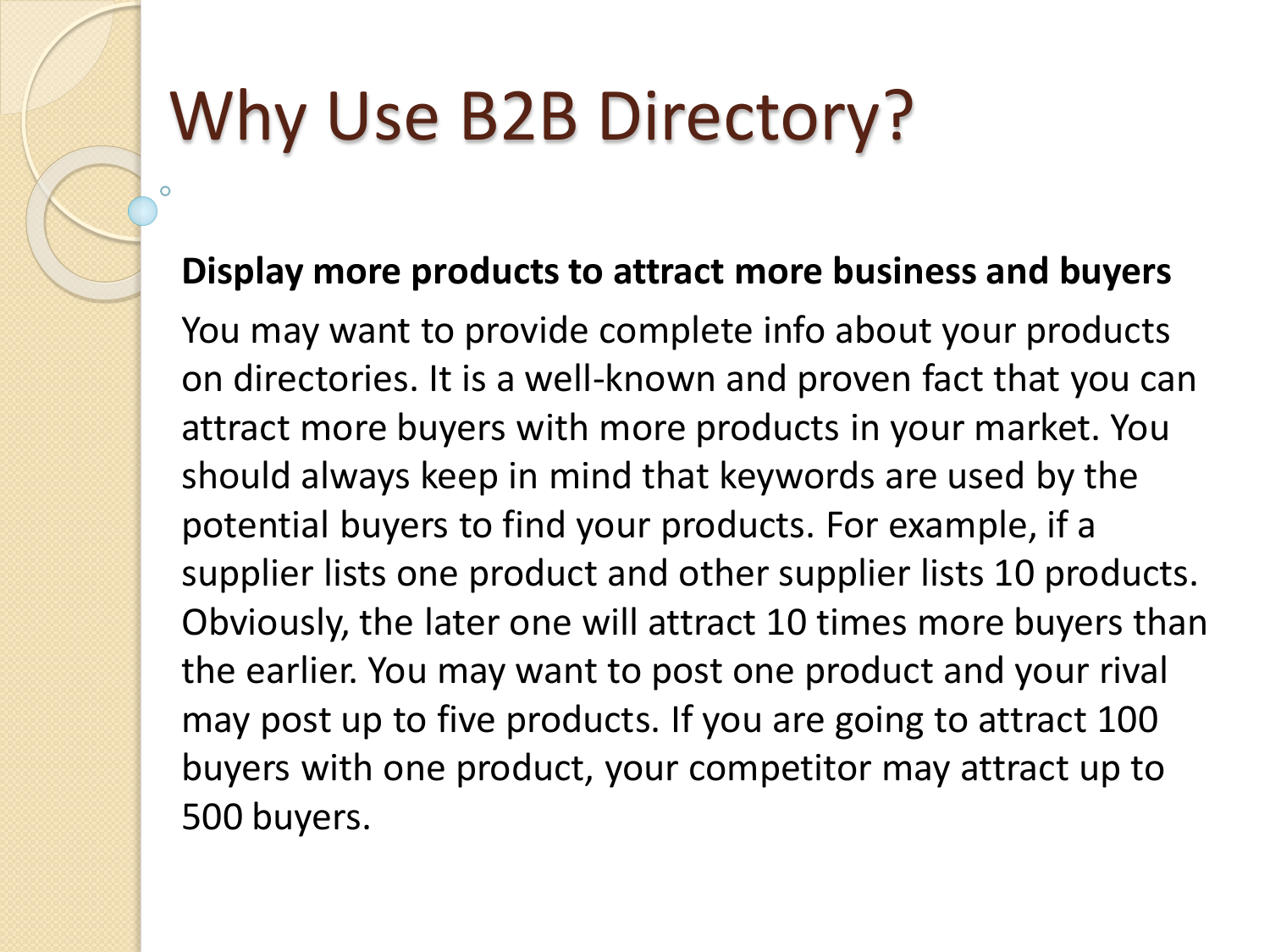

Business directory listing is a major aspect of online marketing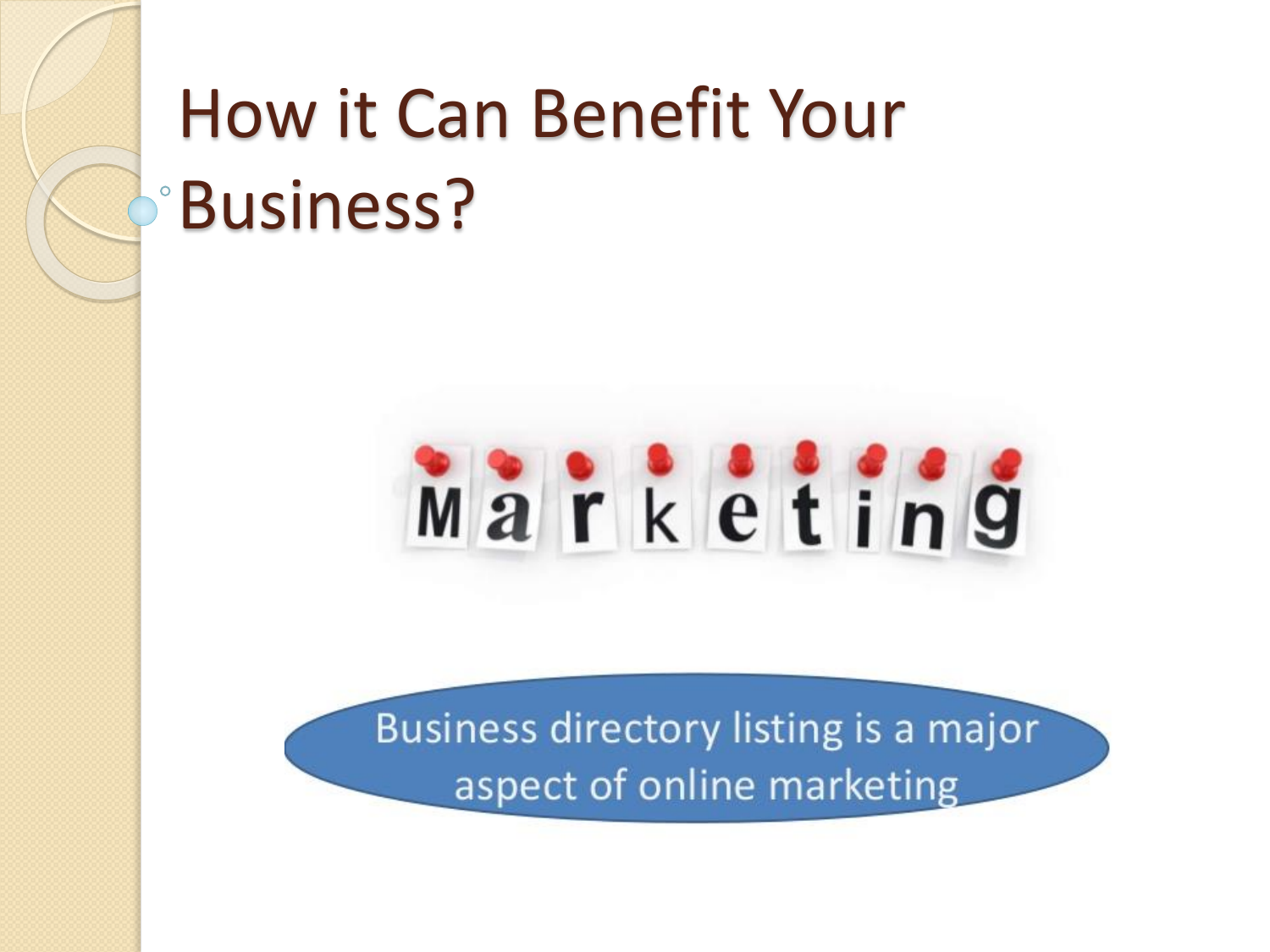#### **1. Precise local information**

A few directories provide local information precisely. E.g. if some is organising a party than such directories will help the user to find all the necessary services which he will need like, caterers, decorators, bakers etc. In such situations a directory comes handier than a search engine. Staying out of such directories is a mistake you cannot afford to commit.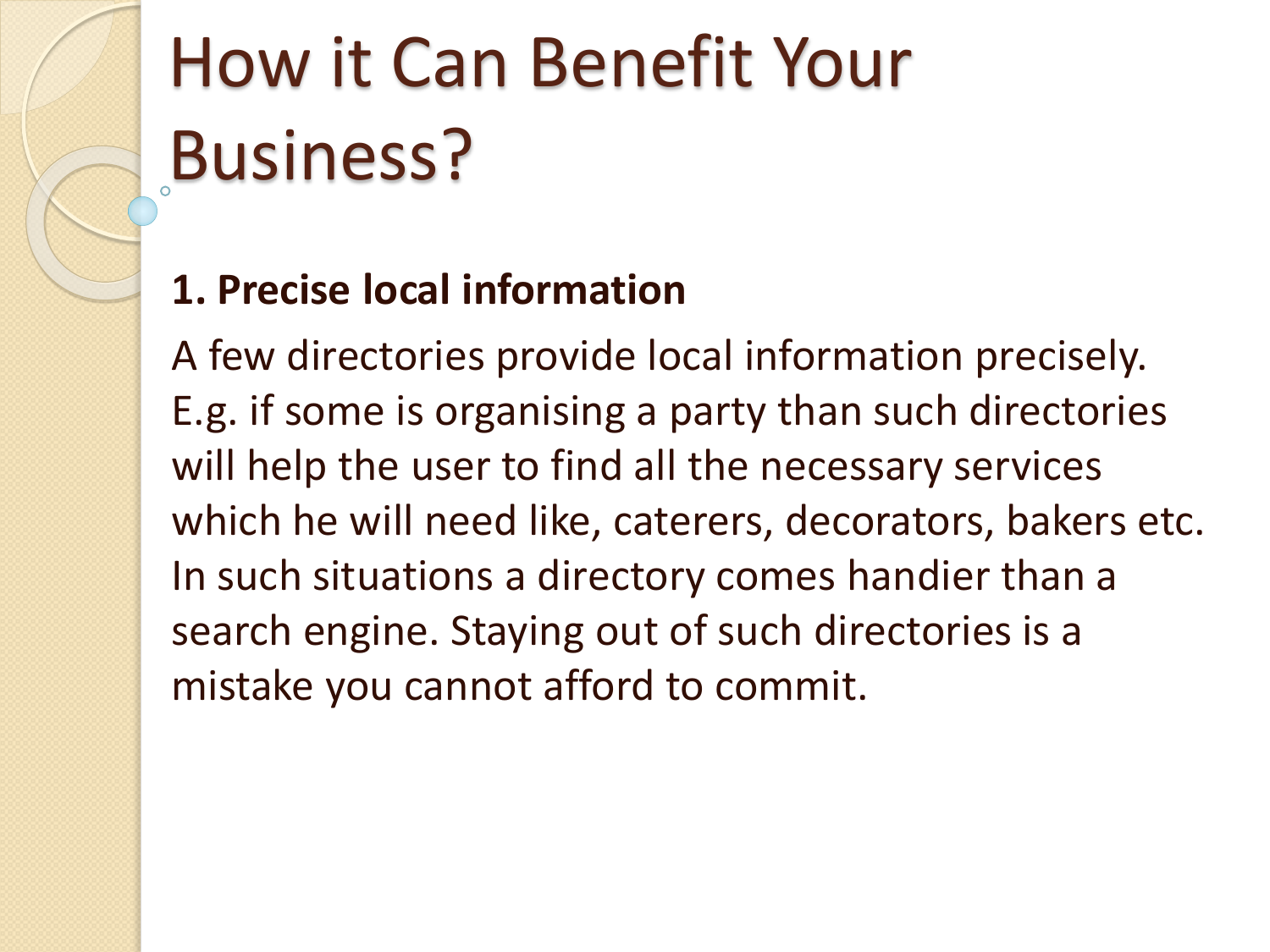#### **2. Quality websites**

Big search engines will accept any site registered to them. However, the directories straight away cut the poor websites. The sites which are submitted to be placed in the directory are reviewed by humans. If in case the directory is not up to the standards then it really doesn't stand any chance to get published. Quality work will generate loyal customers.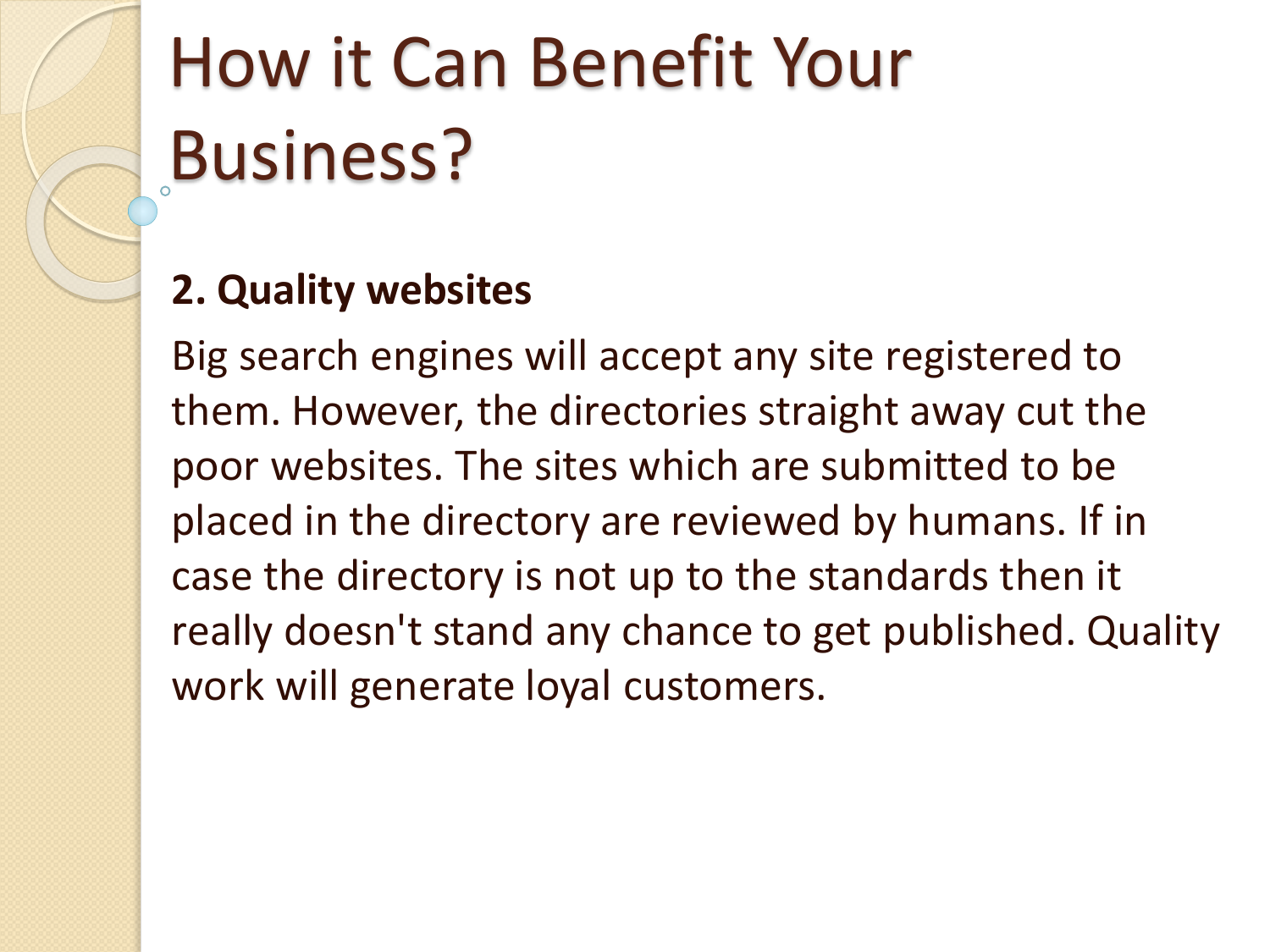#### **3. Properly categorized sites**

Some directories offer a much refined and diverse categories. If you want to search any specific data then a **local directory** can provide you more assistance compared to search engines. E.g. if you want to search Stainless Steel Pipe Manufacturer' then the directory will provide you accurate results while in search engine it will land you in to websites on Pipes Manufacturer'.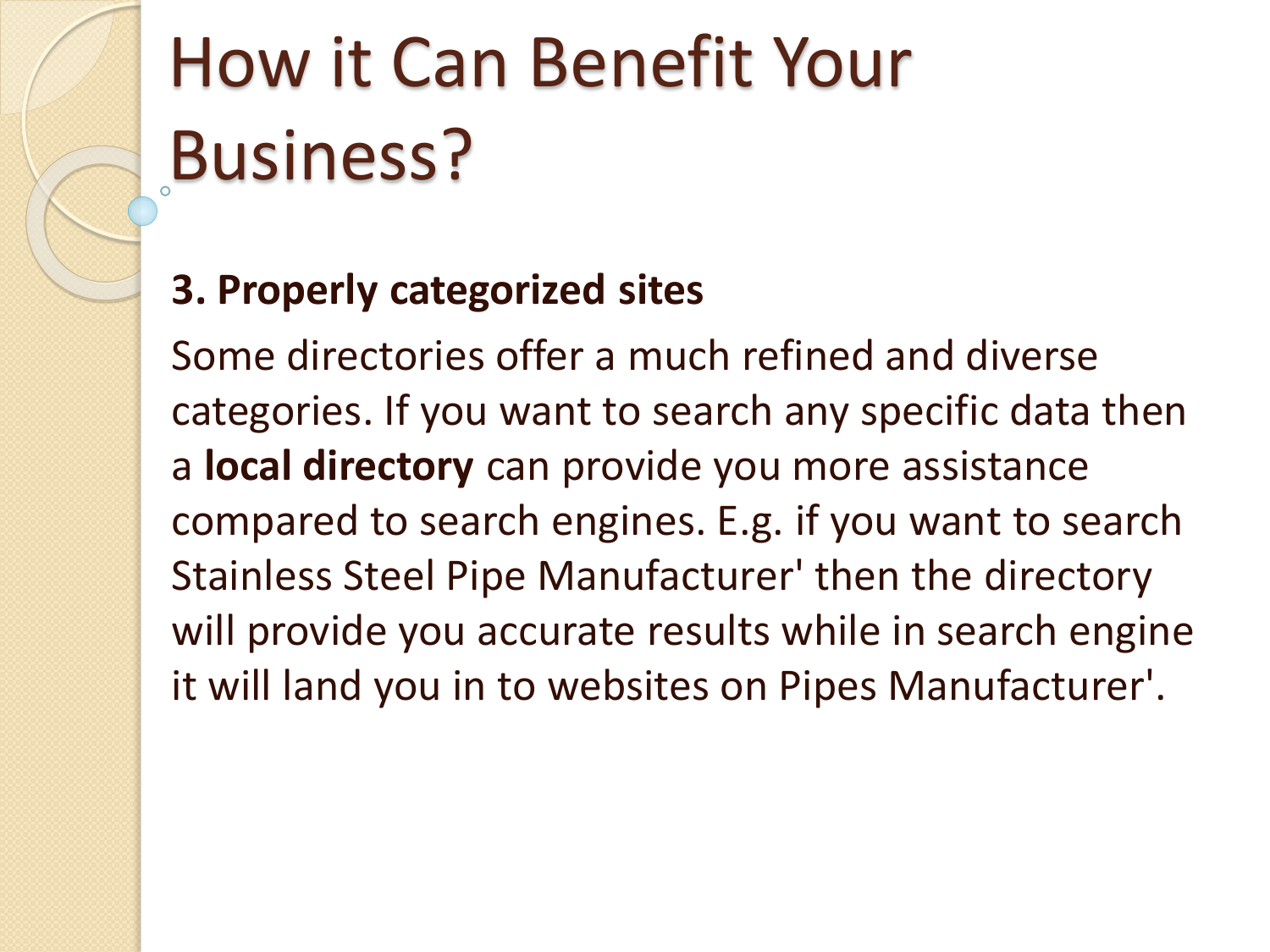#### **4. Filtered traffic:**

Web directories brings to you more refined traffic. The visitors-to-sales ratio is found to be better when traffic is directed from directories. This happens because the visitor has already done complete research on the directory before actually visiting your website. Generally, such refined traffic doesn't come from the search engine because visitor has to go through every website displayed in order to select the service of his choice. Hence it clearly affects the visitors-to-sales ratio.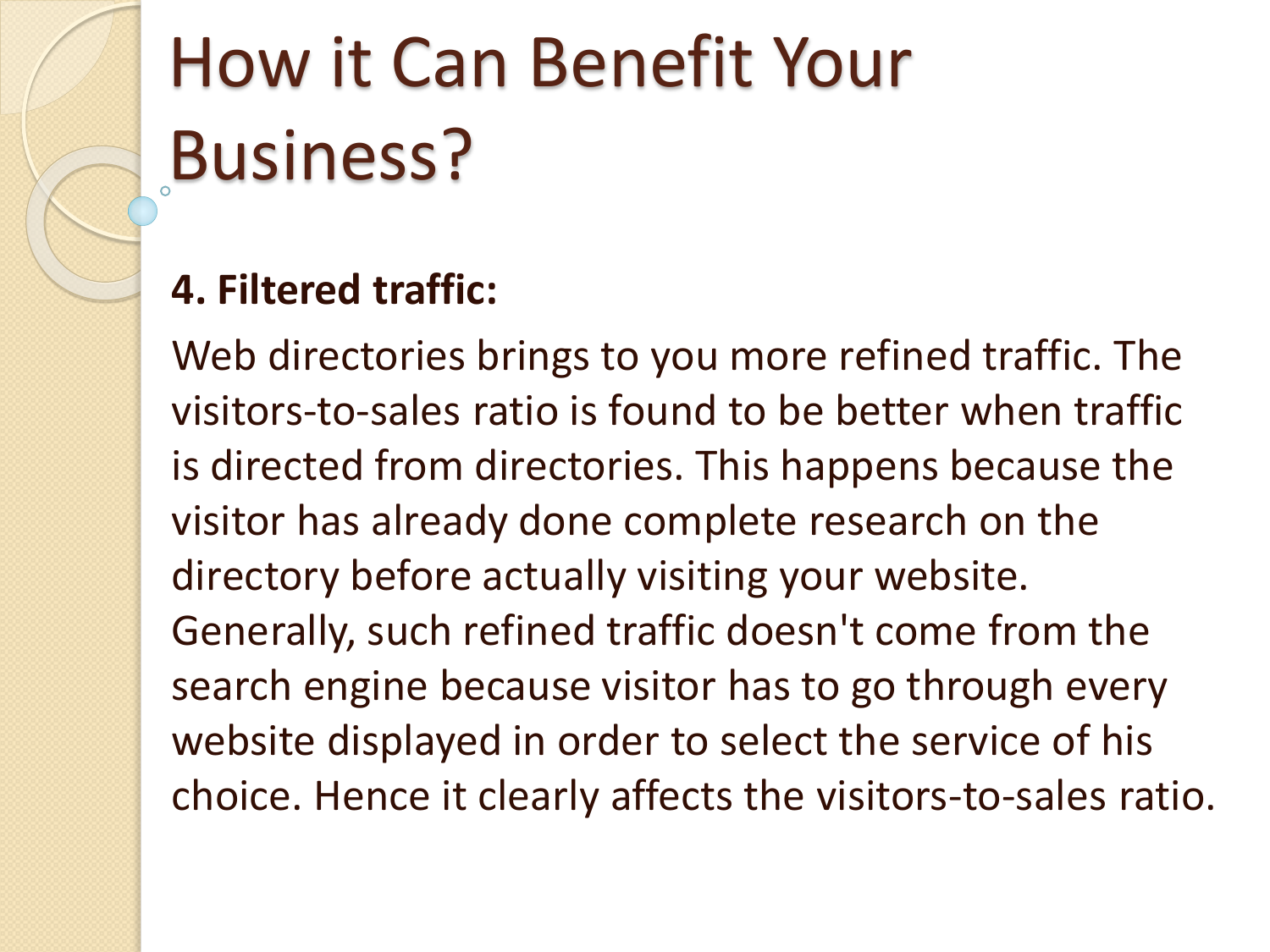#### **5. Better ranking in search engine results:**

Getting linked with several directories gives you advantages like 'link building' which is quite profitable. The ranking of these directories keeps on changing so staying in every possible directory will give you advantages like a good ranking in search results. However, we know that the traffic directed via search engine results is less but still the users of a search engine is much higher than directory users.